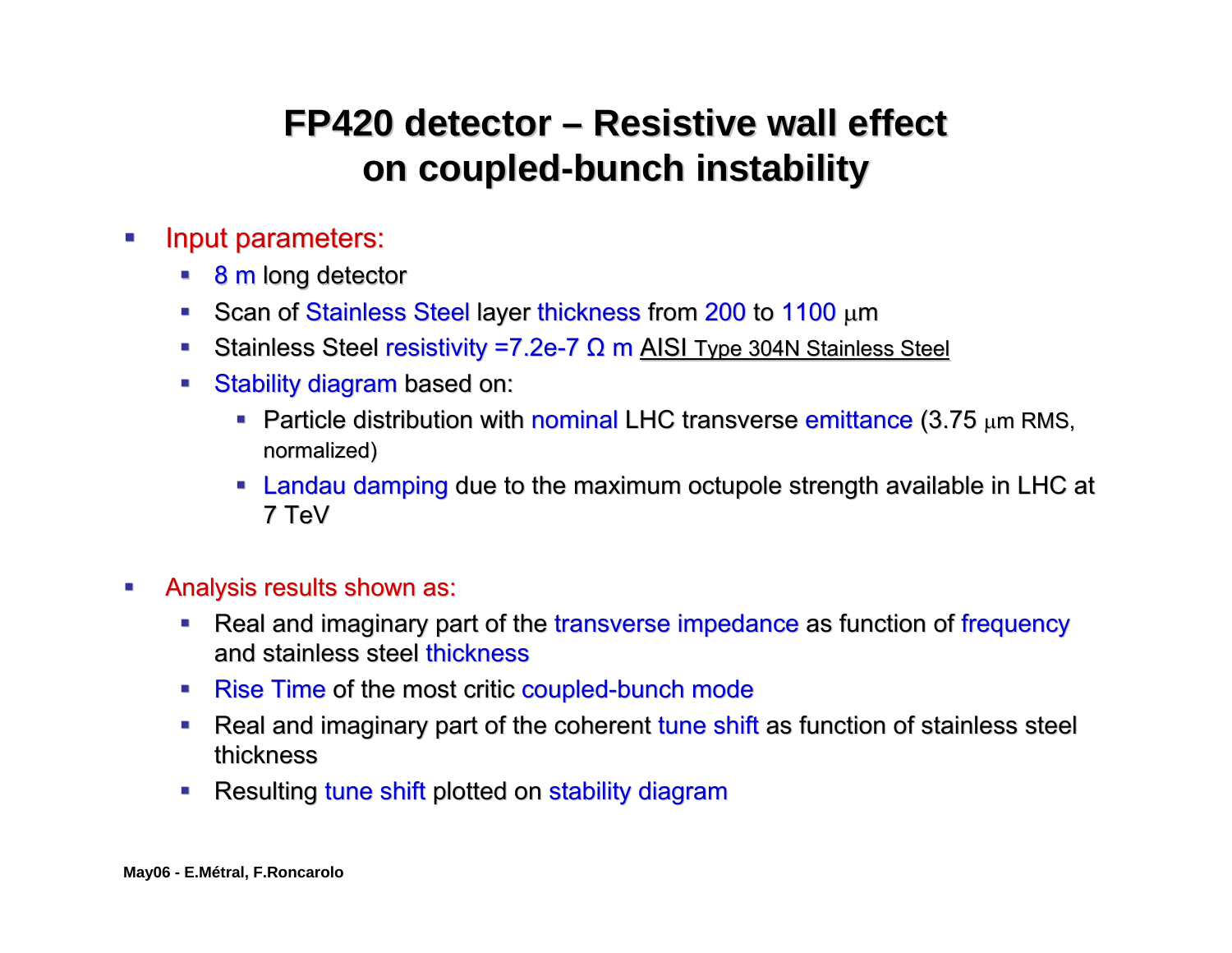## **Transverse Impedance as function of frequency and Stainless Steel thickness Steel thickness**



**May06 - E.Métral, F.Roncarolo**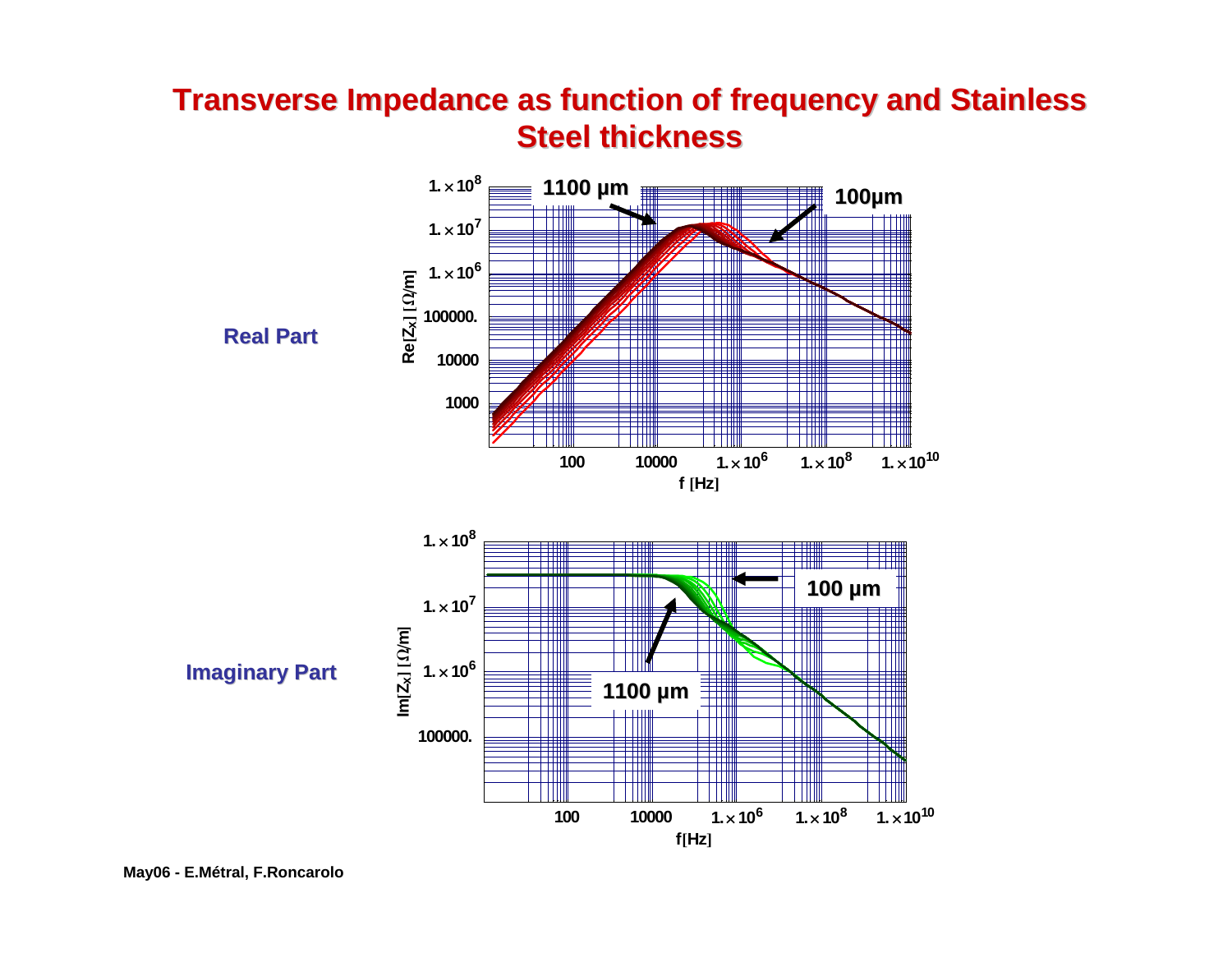## **Coupled bunch instability growth rate and tune shift as function Coupled bunch instability growth rate and tune shift as function of Cu thickness of Cu thickness**



**May06 - E.Métral, F.Roncarolo**